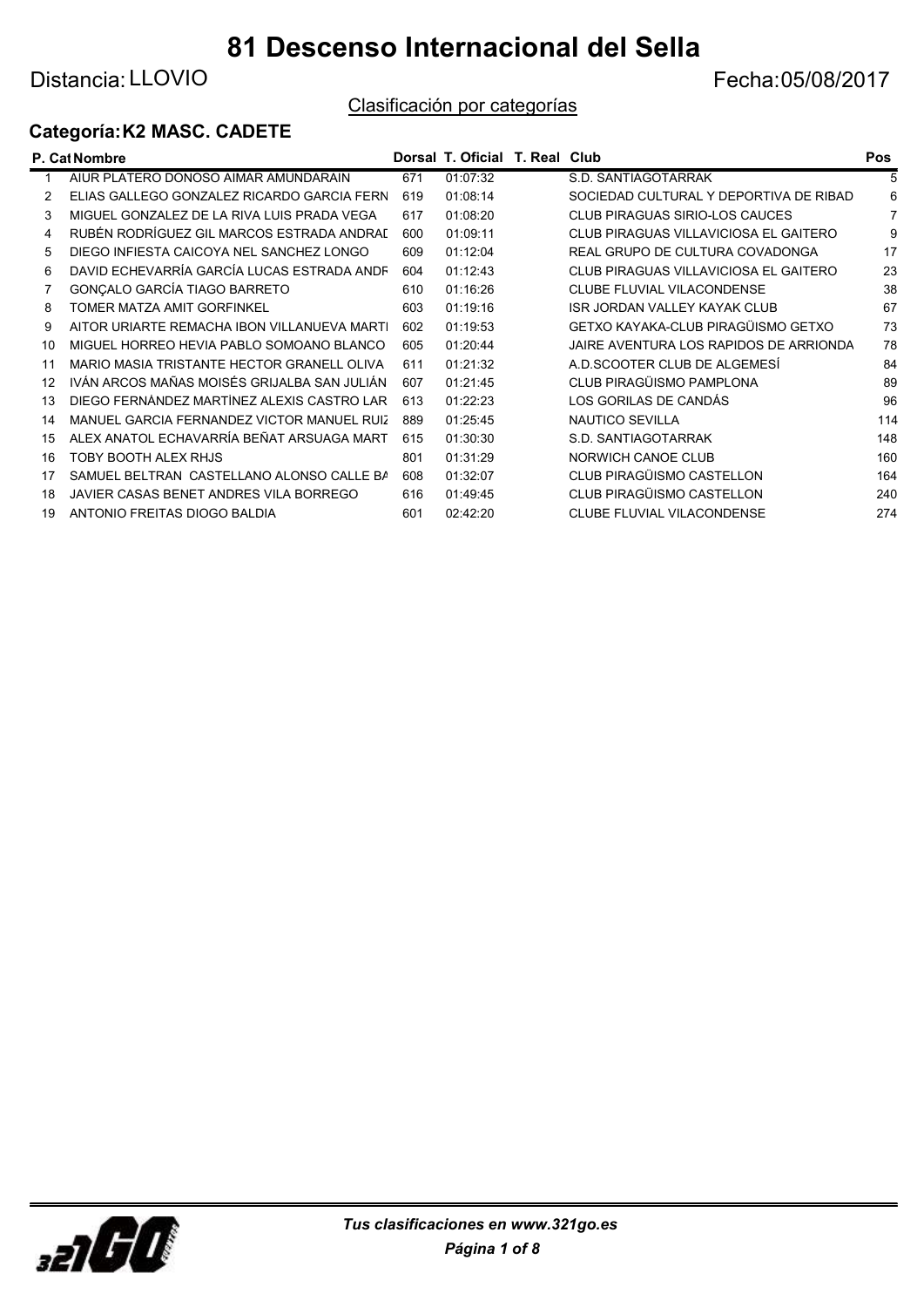## Distancia: LLOVIO **Example 2018** 2017

#### Clasificación por categorías

### Categoría:K1 MASC. CADETE

|              | P. Cat Nombre                    |     | Dorsal T. Oficial T. Real Club |                                        | Pos                       |
|--------------|----------------------------------|-----|--------------------------------|----------------------------------------|---------------------------|
| $\mathbf{1}$ | ABEL GARCIA CIMENTADA            | 630 | 01:07:10                       | <b>CLUB PIRAGUAS SIRIO-LOS CAUCES</b>  | $\overline{\overline{3}}$ |
| 2            | ALBERTO LLERA SERRANO            | 659 | 01:09:05                       | LA RIBERA OVIEDO KAYAK                 | 8                         |
| 3            | <b>GABRIEL PEREA FERNANDEZ</b>   | 643 | 01:09:44                       | SOCIEDAD CULTURAL Y DEPORTIVA DE RIBAD | 11                        |
| 4            | MIGUEL SERRANO PRIETO            | 632 | 01:10:15                       | CLUB PIRAGUAS VILLAVICIOSA EL GAITERO  | 13                        |
| 5            | <b>JOSÉ RIESCO VILLAR</b>        | 642 | 01:12:34                       | <b>LOS CUERVOS LINPAC</b>              | 21                        |
| 6            | RAMÓN SUÁREZ DEL CUETO           | 650 | 01:12:46                       | <b>CLUB KAYAK SIERO</b>                | 24                        |
| 7            | DIEGO RAMOS RUIZ                 | 652 | 01:13:30                       | JAIRE AVENTURA LOS RAPIDOS DE ARRIONDA | 26                        |
| 8            | BORJA FERNÁNDEZ VALLÍN           | 638 | 01:14:24                       | CLUB PIRAGUAS VILLAVICIOSA EL GAITERO  | 30                        |
| 9            | JORGE MASSGUÉS JULIÁN            | 655 | 01:16:14                       | C.D.B. CANAL GETAFE MADRID             | 37                        |
| 10           | <b>SENAN FORRISTAL</b>           | 634 | 01:17:27                       | THOMASTOWN PADDLERS CANOE CLUB         | 45                        |
| 11           | <b>FRANCISCO OVIES GUTIERREZ</b> | 626 | 01:17:47                       | REAL GRUPO DE CULTURA COVADONGA        | 53                        |
| 12           | <b>GUILLERMO SAEZ GARCIA</b>     | 645 | 01:17:59                       | <b>CLUB PIRAGÜISMO ANTARES</b>         | 55                        |
| 13           | ALEJANDRO ALONSO ZAFRA           | 636 | 01:18:02                       | CLUB PIRAGÜISMO TARTESSOS HUELVA       | 56                        |
| 14           | SERGIO DE LA PEÑA VALTUEÑA       | 622 | 01:18:05                       | <b>ALBERCHE KAYAK</b>                  | 57                        |
| 15           | <b>JAVIER REINA CALA</b>         | 657 | 01:19:11                       | <b>CLUB NATACION PAMPLONA</b>          | 65                        |
| 16           | ENOL DÍAZ RUIZ                   | 621 | 01:19:42                       | JAIRE AVENTURA LOS RAPIDOS DE ARRIONDA | 71                        |
| 17           | ALVARO FERNANDEZ GONZALEZ        | 637 | 01:22:00                       | LA RIBERA OVIEDO KAYAK                 | 90                        |
| 18           | MANUEL BUSTIELLO GONZÁLEZ        | 633 | 01:22:12                       | JAIRE AVENTURA LOS RAPIDOS DE ARRIONDA | 93                        |
| 19           | ALVARO PUERTA FERNANDEZ          | 624 | 01:23:40                       | <b>LOS CUERVOS LINPAC</b>              | 101                       |
| 20           | PELAYO GARCÍA COVIELLA           | 648 | 01:27:36                       | SOCIEDAD DEPORTIVA GAUZÓN-CABO PEÑES   | 130                       |
| 21           | VICTOR GONZÁLEZ GUTIERREZ        | 647 | 01:28:05                       | CANGAS AVENTURA - LA LLONGAR           | 133                       |
| 22           | PABLO ESTRADA MARTÍNEZ           | 625 | 01:28:30                       | CLUB PIRAGUAS VILLAVICIOSA EL GAITERO  | 140                       |
| 23           | FRANCISCO DEL CAMPO BENITO       | 641 | 01:28:52                       | CLUB CANOE DE VALLADOLID               | 142                       |
| 24           | MIGUEL BARBERO CARABIAS          | 649 | 01:29:20                       | <b>ALBERCHE KAYAK</b>                  | 143                       |
| 25           | YAHAV GOLAN                      | 629 | 01:30:39                       | <b>ISR JORDAN VALLEY KAYAK CLUB</b>    | 151                       |
| 26           | JAVIER OLIVERT BELTRÁN           | 656 | 01:32:04                       | <b>CLUB PIRAGÜISME CULLERA</b>         | 163                       |
| 27           | <b>DIEGO AMORES GONZALEZ</b>     | 623 | 01:33:04                       | <b>CLUB PIRAGÜISMO ANTARES</b>         | 170                       |
| 28           | <b>JORGE CRESPO REAL</b>         | 654 | 01:34:10                       | ALBERCHE KAYAK                         | 179                       |
| 29           | LUIS PACHECO                     | 639 | 01:34:29                       | <b>CLUBE FLUVIAL VILACONDENSE</b>      | 180                       |
| 30           | RAFAEL OLIVEIRA                  | 627 | 01:34:31                       | CLUBE FLUVIAL VILACONDENSE             | 181                       |
| 31           | <b>RUBEN FRANCO ESCUDERO</b>     | 651 | 01:37:15                       | <b>CLUB DEPORTIVO CISNE</b>            | 194                       |
| 32           | <b>SENAN O'NEILL</b>             | 660 | 01:37:15                       | THOMASTOWN PADDLERS CANOE CLUB         | 195                       |
| 33           | <b>IKER GALLARRETA PINDADO</b>   | 628 | 01:37:29                       | <b>CLUB PIRAGÜISMO ANTARES</b>         | 197                       |
| 34           | JACOBO SOLER BARREDA             | 646 | 01:40:42                       | CLUB PIRAGÜISMO CASTELLON              | 209                       |
| 35           | <b>FEDERICO SILVA</b>            | 653 | 01:40:56                       | CLUBE FLUVIAL VILACONDENSE             | 210                       |
| 36           | <b>IVAN MIYAR SANCHEZ</b>        | 658 | 01:41:09                       | SOCIEDAD CULTURAL Y DEPORTIVA DE RIBAD | 212                       |
| 37           | JAIME SANTOS CRIADO SORS         | 640 | 01:41:20                       | <b>CLUB FUENTES CARRIONAS</b>          | 213                       |
| 38           | HARITZA CUEZVA INTXAURTIETA      | 644 | 01:44:20                       | PLENTZIA PIRAGÜISMO TALDEA             | 228                       |
| 39           | ADRIAN DIEGO GARCIA              | 631 | 01:47:45                       | <b>CLUB PIRAGUISMO EL SELLA</b>        | 234                       |
| 40           | SANTIAGO ANDREI SANDRU           | 635 | 01:49:10                       | CANGAS AVENTURA - LA LLONGAR           | 237                       |
| 41           | <b>TIM DOWDEN</b>                | 884 | 01:52:55                       | <b>NORWICH CANOE CLUB</b>              | 247                       |

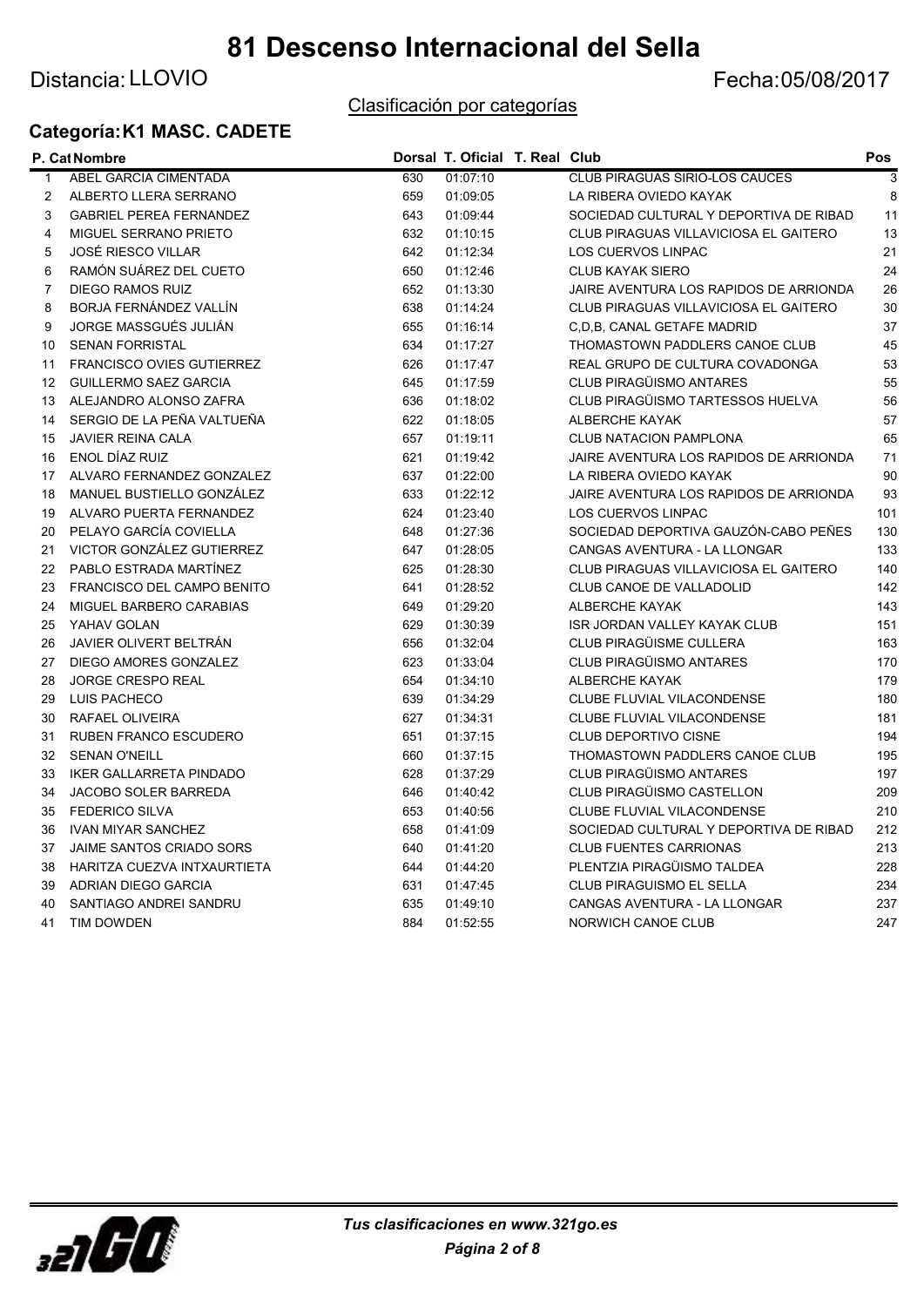## Distancia: LLOVIO **Example 2018** 2017

#### Clasificación por categorías

## Categoría:K2 MIXTO

|    | P. Cat Nombre                                                                         |     | Dorsal T. Oficial T. Real Club |                                                                      | Pos            |
|----|---------------------------------------------------------------------------------------|-----|--------------------------------|----------------------------------------------------------------------|----------------|
| 1  | RAQUEL CARBAJO FERNANDEZ DAVID RUIZ SUAREZ                                            | 665 | 01:06:25                       | LA RIBERA OVIEDO KAYAK                                               |                |
| 2  | MARA SANTOS GARCIA ALBERTO PEITEADO PERMU                                             | 741 | 01:07:24                       | LA RIBERA OVIEDO KAYAK                                               | $\overline{4}$ |
| 3  | XAVI MIRALLES PRATS ARES IZARD FORRELLAD                                              | 743 | 01:09:50                       | <b>SICORIS CLUB LLEIDA</b>                                           | 12             |
| 4  | EMMA GOMEZ ESTEBARANZ ALVARO MONTAÑO JIM                                              | 676 | 01:10:29                       | <b>ALBERCHE KAYAK</b>                                                | 14             |
| 5  | AURELIO CUESTA VISO SOFÍA ARAUJO CANTO                                                | 680 | 01:12:17                       | <b>CLUB KAYAK SIERO</b>                                              | 18             |
| 6  | <b>MAX STAATS ISABELL ESTORFF</b>                                                     | 685 | 01:12:22                       | <b>GERMAN TEAM</b>                                                   | 20             |
| 7  | JORGE CINTO HUMBRIA MANUELA POGGIO                                                    | 675 | 01:12:38                       | ESCUELA PIRAGUISMO ARANJUEZ                                          | 22             |
| 8  | FERNANDO PERÉZ CALLE INMACULADA CALDERÓN                                              | 666 | 01:12:49                       | A.D.PIRAGUISMO SANTANDER BODEGAS MAZO                                | 25             |
| 9  | IVAN ATECA GONZALEZ AROA CALVO COLINA                                                 | 662 | 01:13:35                       | A. D. ESCUELA MUNICIPAL PIRAGÜISMO COLIN                             | 27             |
| 10 | VANESA CARRIO GARCÍA LUIS CUERVO GONZÁLEZ                                             | 706 | 01:14:01                       | LOS GORILAS DE CANDÁS                                                | 28             |
| 11 | <b>JAN LAENEN FRANCE CEULEMANS</b>                                                    | 678 | 01:14:23                       | BELGIAN NATIONAL KAYAK TEAM (BELGIUM)                                | 29             |
| 12 | CARLOS JOSE DURAN MARTINEZ CELIA SOMOANO I                                            | 692 | 01:14:51                       | <b>CLUB PIRAGUAS SIRIO-LOS CAUCES</b>                                | 31             |
| 13 | ESTEBAN ARECES CARBALLO MAISY NEWRICK                                                 | 697 | 01:15:56                       | <b>LOS CUERVOS LINPAC</b>                                            | 35             |
| 14 | ALICE MARY CLARKSON PIRAN SHELLEY                                                     | 737 | 01:16:08                       | BRITISH CANOEING/ CAMBRDIGE CANOE CLUB                               | 36             |
| 15 | JORGE RODRIGUEZ LORENZO NELIDA ITURRALDE F                                            | 723 | 01:17:11                       | LOS CUERVOS LINPAC                                                   | 42             |
| 16 | JAVIER ARAUJO BLAZQUEZ MARIA DEL PALACIO BA                                           | 732 | 01:17:11                       | CLUB PIRAGUISMO OLIVICO                                              | 43             |
| 17 | JORGE MORÁN HUELGA OLAYA FERNÁNDEZ ALVAR                                              | 707 | 01:17:13                       | JAIRE AVENTURA LOS RAPIDOS DE ARRIONDA                               | 44             |
| 18 | ADRIAN MUÑOZ BENAVENTE SOFIA VIEDMA NIETO                                             | 725 | 01:17:34                       | ESCUELA PIRAGUISMO ARANJUEZ                                          | 47             |
| 19 | JAIRO BANGO MENENDEZ M.ª DEL MAR RAMON BAR                                            | 726 | 01:17:36                       | LA RIBERA OVIEDO KAYAK                                               | 48             |
| 20 | JOSE ÁNGEL BESADA MALVIDO JESSICA MOLEDO R                                            | 682 | 01:17:37                       | EQUIPO AUTONÓMICO DE GALICIA                                         | 49             |
| 21 | AURKENE AROCA VILLANUEVA DANIEL ECHÁVARRI                                             | 716 | 01:17:39                       | CLUB PIRAGÜISMO PAMPLONA                                             | 50             |
| 22 | <b>SIMON DARK ALISON DARK</b>                                                         | 701 | 01:18:28                       | JAIRE AVENTURA LOS RAPIDOS DE ARRIONDA                               | 59             |
| 23 | JORGE TEDIN VEGA VICTORIA MARTINEZ AVELLO                                             | 683 | 01:19:06                       | <b>LOS CUERVOS LINPAC</b>                                            | 62             |
| 24 | PATRICK ALLINSON CAROLINE JONES                                                       | 695 | 01:19:08                       | BRITISH CANOEING / NOTTINGHAM KAYAK CLU                              | 63             |
| 25 | CARMEN OLIVARES ALONSO DANIEL PEDRAYES CAI                                            | 690 | 01:19:22                       | CLUB PIRAGUAS VILLAVICIOSA EL GAITERO                                | 69             |
| 26 | <b>IAN SMITH SUE HAWTHORN</b>                                                         | 673 | 01:19:39                       | <b>WORCESTER CANOE CLUB</b>                                          | 70             |
| 27 | POL BUSQUETS PUJOLAR EMMA SERRAMITJANA RU                                             | 714 | 01:19:42                       | FEDERACIÓ CATALANA DE PIRAGÜISME                                     | 72             |
| 28 | SEAN MCCARTHY MARY MULLANEY                                                           | 721 | 01:19:54                       | <b>IRLANDA</b>                                                       | 74             |
| 29 | CATHAL TREACY JOANNE FITZPATRICK                                                      | 702 | 01:20:26                       | THOMASTOWN PADDLERS CANOE CLUB                                       | 76             |
| 30 | INÉS RAMOS REY-JOLY PABLO DÍAZ VARA                                                   | 669 | 01:21:04                       | FEDERACIÓN NAVARRA DE PIRAGÜISMO                                     | 80             |
| 31 | PATRICIA JUBON FOLGEIRAS MIGUEL ABEL REAL                                             | 718 | 01:21:25                       | CLUB PIRAGÜISMO CIUDAD DE LUGO                                       | 82             |
| 32 | LIDIA HERRERO MARTÍN JAVIER PULIDO MAYORAL                                            | 670 | 01:21:28                       | ALBERCHE KAYAK                                                       | 83             |
| 33 | ANTHONY FORRISTAL SARAH KEOGH                                                         | 730 | 01:21:33                       | THOMASTOWN PADDLERS CANOE CLUB                                       | 85             |
| 34 | OLATZ ZABALA DOMINGUEZ IÑAKI SUSPERREGUI U(                                           | 713 | 01:22:38                       | S.D. SANTIAGOTARRAK                                                  | 98             |
|    | MARCELINO MUÑIZ RODRÍGUEZ ELENA CUERVO CA                                             | 686 | 01:22:41                       | LOS GORILAS DE CANDÁS                                                | 99             |
| 35 |                                                                                       |     |                                |                                                                      |                |
| 36 | ANGEL ESTEBAN ORTEGA CAROLINA MASSAGUES J<br>SANDRA BERROS CUESTA BRENNAN ABANADES KE | 687 | 01:24:04                       | ESCUELA PIRAGUISMO ARANJUEZ<br>CLUB PIRAGUAS VILLAVICIOSA EL GAITERO | 102            |
| 37 |                                                                                       | 703 | 01:24:06                       |                                                                      | 103            |
| 38 | FRANCISCO GARCIA CANO AFRICA GALVIN GONZAL                                            | 681 | 01:24:29                       | CLUB PIRAGÜISMO TARTESSOS HUELVA                                     | 104            |
| 39 | <b>RENARD MARC GOOSSENS SABINE</b>                                                    | 668 | 01:25:20                       | H <sub>2</sub> O                                                     | 111            |
| 40 | AGUSTÍN CALDERÓN DÍEZ AURA TAZÓN CUBILLAS                                             | 719 | 01:25:29                       | CANTABRIA MULTISPORT                                                 | 112            |
| 41 | ANA ROSETE DIAZ CESAR FERNANDEZ GARCIA                                                | 674 | 01:25:50                       | LA RIBERA OVIEDO KAYAK                                               | 115            |
| 42 | IKER RECIO VILLAR ANE LÓPEZ OLIVARES                                                  | 709 | 01:25:51                       | <b>BARRIKA PIRAGUA TALDEA</b>                                        | 116            |
| 43 | ALEJANDRO VALLINA ABARIA JULIA ESTRADA MART                                           | 738 | 01:26:03                       | CLUB PIRAGUAS VILLAVICIOSA EL GAITERO                                | 118            |
| 44 | JOSEP SANCHEZ RODRIGUEZ SARA VILLANOVA MOI                                            | 731 | 01:26:24                       | <b>CLUB NATACIÓ BANYOLES</b>                                         | 120            |
| 45 | PEDRO PABLO QUIROGA ALONSO SUSANA ALVAREZ                                             | 735 | 01:26:25                       | LA RIBERA OVIEDO KAYAK                                               | 121            |
| 46 | <b>CARLO SCHMIT ANNE SCHMIT</b>                                                       | 691 | 01:26:57                       | FÉDÉRATION LUXEMBOURGEOISE DE CANOË-                                 | 125            |
| 47 | AMETSA BASTERRA OIARBIDE IKER LIBANO SALAS                                            | 700 | 01:27:04                       | <b>BARRIKA PIRAGUA TALDEA</b>                                        | 127            |
| 48 | JUAN LUIS ROSETE SANCHEZ ANA DIAZ COSTALES                                            | 664 | 01:27:32                       | LA RIBERA OVIEDO KAYAK                                               | 129            |
| 49 | DANIEL MARTIN GALLARDO MONICA SANTOS RODRI                                            | 699 | 01:28:18                       | PIRAGÜISMO LOS AGUILAS                                               | 136            |
| 50 | ROBYN VON MALTZAHN ROLY LUCAS                                                         | 744 | 01:28:27                       | RICHMOND CANOE CLUB                                                  | 138            |
| 51 | JONATHAN CANTARERO CASANY ANDREA SANCHEZ                                              | 711 | 01:28:32                       | CLUB PIRAGÜISME SILLA                                                | 141            |
| 52 | PATRICIA TORRES PEÑALOSA RUBEN PELEGRIN RC                                            | 710 | 01:29:47                       | <b>CENTRO NATACIÓN HELIOS</b>                                        | 145            |
| 53 | MARÍA FERNÁNDEZ PLAZA DAVID RODRÍGUEZ SALV.                                           | 667 | 01:30:02                       | <b>ALBERCHE KAYAK</b>                                                | 146            |
| 54 | LORENA VINUESA ALMARAZ JORGE FERNANDEZ GC                                             | 704 | 01:30:32                       | CLUB VALLEHERMOSO-RETIRO                                             | 149            |
| 55 | FERNANDO COSTA ANA COSTA                                                              | 705 | 01:30:33                       | CLUBE DE CANOAGEM DO PORTO                                           | 150            |

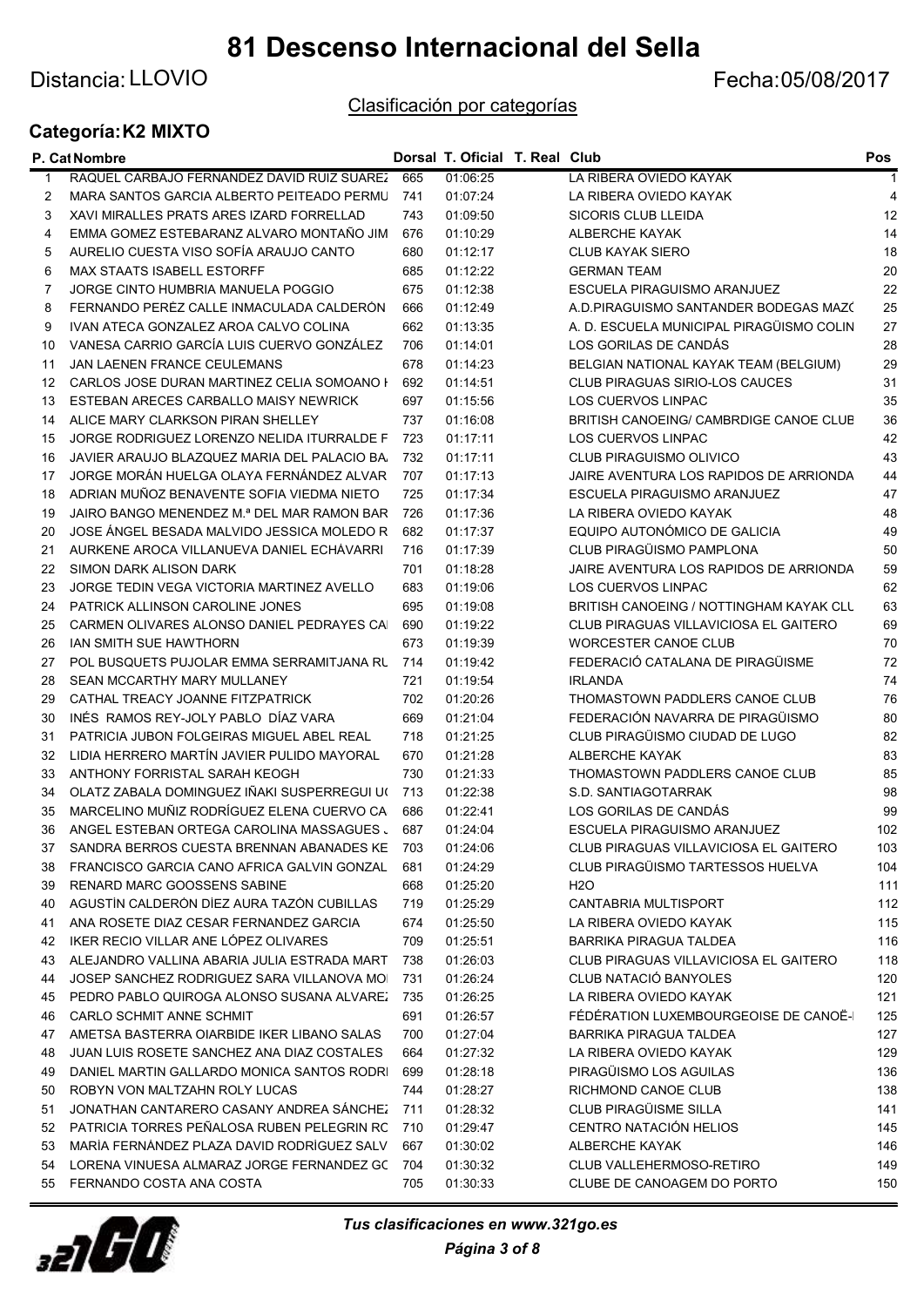# Distancia: LLOVIO **Example 2018** 2017

#### Clasificación por categorías

## Categoría:K2 MIXTO

|    | P. Cat Nombre                               |     | Dorsal T. Oficial T. Real Club |                                           | Pos |
|----|---------------------------------------------|-----|--------------------------------|-------------------------------------------|-----|
| 56 | MIHAI CONSTANTIN M. MAGDALENA CONSTANTIN    | 696 | 01:30:59                       | LA RIBERA OVIEDO KAYAK                    | 153 |
| 57 | SIMONE ROOKS ROBERT ROOKS                   | 742 | 01:31:05                       | SUTTON BINGHAM & DISTRICT CANOE CLUB      | 154 |
| 58 | JUAN PEDRO MOTA PIETILAINEN INMACULADA GON. | 715 | 01:31:16                       | REAL CLUB NÁUTICO DE PALMA                | 156 |
| 59 | MIGUEL MARTÍNEZ CABEZA MARTA MARTÍNEZ CABE  | 722 | 01:31:23                       | REAL CLUB CÍRCULO LABRADORES              | 158 |
| 60 | ALI PENDLE MIKE WALSH                       | 663 | 01:32:32                       | NORWICH CANOE CLUB                        | 167 |
| 61 | JAIRO TUSET FERNÁNDEZ CLAUDIA DE LOS TOYOS  | 729 | 01:35:09                       | FERTIBERIA - ASOCIACIÓN ATLÉTICA AVILESIN | 183 |
| 62 | RUBÉN DIAZ GARCÍA AIDA VILLAZÓN BUSTA       | 727 | 01:35:32                       | CLUB PIRAGUAS VILLAVICIOSA EL GAITERO     | 184 |
| 63 | AITANA GORIBAR ECHEVARRIA JOSE MANUEL GUTII | 712 | 01:35:39                       | A. D. ESCUELA MUNICIPAL PIRAGÜISMO COLIN  | 185 |
| 64 | PEIO DÍAZ IBARZABAL IHINTZA LABEAGA GARRIDO | 688 | 01:36:23                       | <b>BARRIKA PIRAGUA TALDEA</b>             | 190 |
| 65 | JERONIMO SIERRA ESTANGA AZAHARA PEREZ GIL   | 694 | 01:36:45                       | C.D.E. PIRAGÜISMO LIMPIAS                 | 192 |
| 66 | JANIRA CORTIJO GARCÍA MIGUEL CUERVO FRÍAS   | 724 | 01:40:09                       | MADRILEÑO CIENCIAS                        | 204 |
| 67 | KATIE BROOKES LIAM GROVER                   | 740 | 01:40:13                       | <b>WORCESTER CANOE CLUB</b>               | 205 |
| 68 | CLAUDIA CHESTER ANDREW NEVITT               | 720 | 01:40:36                       | <b>WORCESTER CANOE CLUB</b>               | 207 |
| 69 | JOHN MORRISSEY LILY MORRISSEY               | 689 | 01:43:05                       | SALMON LEAP CANOE CLUB                    | 217 |
| 70 | JOSÉ LUIS CAÑEDO COSÍO MARÍA CAÑEDO RODRÍG  | 733 | 01:43:55                       | <b>CLUB KAYAK SIERO</b>                   | 225 |
| 71 | ALEJANDRO CASTILLO PEÑA MAITANE PEREZ DE HE | 677 | 01:50:54                       | CLUB ELEMENTAL NAUTICO RIA DE SOLIA       | 241 |
| 72 | ANDER ORBEGOZO PAREDES HAIZEA ORBEGOZO P    | 684 | 01:52:29                       | DONOSTIA KAYAK K.E.                       | 244 |
| 73 | CARMEN VICIANA MARTINEZ ALEXANDRE GARCIA R  | 734 | 01:53:34                       | CLUB DEPORTIVO BASICO PIRAGUA MADRID      | 250 |
| 74 | CARLOS CINTO CASTELLANO CLARA GIL PATON     | 693 | 02:04:04                       | CLUB PIRAGÜISMO CASTELLON                 | 259 |
| 75 | NEIL CAMP ZACHARY PROSSER                   | 53  | 02:13:27                       | RICHMOND CANOE CLUB                       | 267 |

## Categoría:K2 FEM. CADETE

|    | P. Cat Nombre                              |     | Dorsal T. Oficial T. Real Club |                                     | <b>Pos</b> |
|----|--------------------------------------------|-----|--------------------------------|-------------------------------------|------------|
|    | ELENA HERNANZ SAN MILLAN ANGELA MIGOYA GAR | 749 | 01:17:32                       | CLUB PIRAGUAS SIRIO-LOS CAUCES      | 46         |
|    | LÉA ORSETTIG PAULA CADAVEDA PERUYERA       | 747 | 01:18:40                       | CLUB KAYAK SIERO                    | 61         |
|    | AIDA TIRADO CASTAÑO JUNE ALDAREGIA AZPIROZ | 750 | 01:24:42                       | CLUB NATACION PAMPLONA              | 106        |
| 4  | NEREA GARCIA ZABALEGUI INTZA MENDEZ        | 708 | 01:26:46                       | S.D. SANTIAGOTARRAK                 | 123        |
| 5. | AMY BARKER KATIE WALKER                    | 800 | 01.27.24                       | NORWICH CANOE CLUB                  | 128        |
| 6  | OSHER ELIYAHU SHAHAR SASSON                | 748 | 01:33:21                       | <b>ISR JORDAN VALLEY KAYAK CLUB</b> | 173        |
|    | PAULA PAREDES VERGARA ANA PEREZ ROQUE      | 751 | 02:33:31                       | REAL GRUPO DE CULTURA COVADONGA     | 271        |
| 8  | REGINA OLIVEIRA BEATRIZ RODRIGUES          | 746 | 02:42:25                       | CLUBE FLUVIAL VILACONDENSE          | 275        |

## Categoría:K1 FEM. CADETE

|     | P. Cat Nombre                 |     | Dorsal T. Oficial T. Real Club |                                      | <b>Pos</b> |
|-----|-------------------------------|-----|--------------------------------|--------------------------------------|------------|
|     | <b>CELIA TOLEDO ESPINILLA</b> | 759 | 01:24:33                       | CLUB PIRAGÜISMO CUENCA CON CARÁCTER  | 105        |
|     | AITANA GASTALDO ARIZA         | 761 | 01:25:00                       | CLUB PIRAGÜISME SILLA                | 109        |
| 3   | LAURA PALACIOS GOAS           | 753 | 01:26:26                       | CLUB PIRAGUAS SIRIO-LOS CAUCES       | 122        |
| 4   | KARITE EIZMENDI               | 763 | 01:26:46                       | <b>BARRIKA PIRAGUA TALDEA</b>        | 124        |
| 5.  | NATALIA CABANAS FERNANDEZ     | 762 | 01:29:38                       | LOS CUERVOS LINPAC                   | 144        |
| 6   | SILVIA VISCARRET PLATÓN       | 765 | 01:30:47                       | <b>CLUB NATACION PAMPLONA</b>        | 152        |
|     | <b>EVA SIMARRO GOMEZ</b>      | 758 | 01:33:38                       | CLUB DEPORTIVO BASICO PIRAGUA MADRID | 174        |
| 8   | HUIHUI QIU II                 | 760 | 01:42:25                       | CLUB PIRAGÜISME SILLA                | 214        |
| 9   | VICTORIA MARTÍN ROJO          | 757 | 01:48:09                       | ALBERCHE KAYAK                       | 235        |
| 10  | YAM SASSON                    | 755 | 01:55:13                       | ISR JORDAN VALLEY KAYAK CLUB         | 252        |
| 11  | MAIALEN FERNÁNDEZ URTASUN     | 766 | 01:56:11                       | PLENTZIA PIRAGÜISMO TALDEA           | 255        |
| 12. | ADA PILAR RUIZ BONA           | 764 | 02:07:56                       | <b>CDE MONKAYAK HIBERUS</b>          | 265        |
| 13  | CELIA MARCHÁN SANZ            | 756 | 02:16:58                       | ALBERCHE KAYAK                       | 270        |

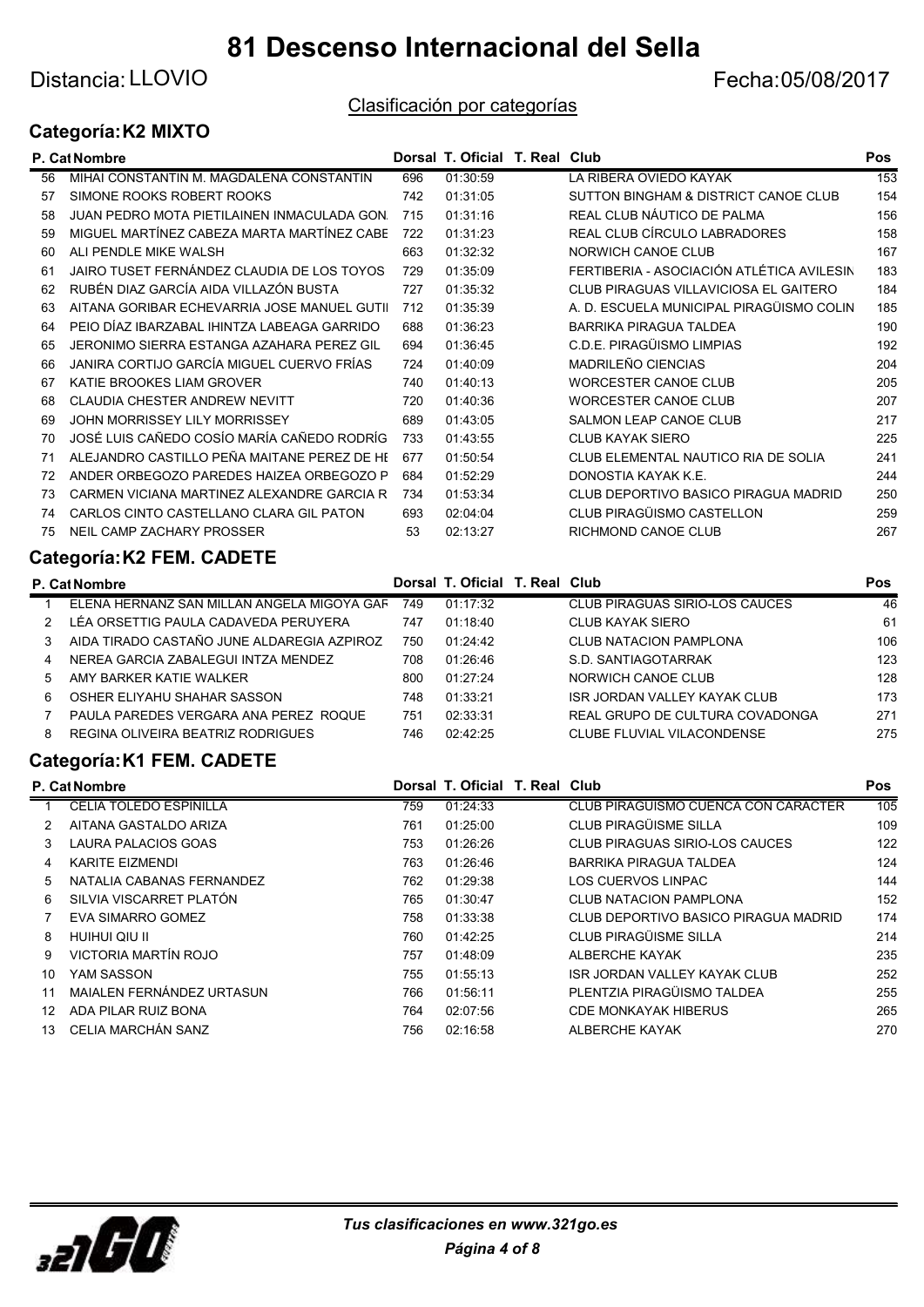Distancia: LLOVIO **Example 2018** 2017

#### Clasificación por categorías

## Categoría:K2 MASC. VET. 50-60

|    | P. Cat Nombre                                |     | Dorsal T. Oficial T. Real Club |                                        | Pos            |
|----|----------------------------------------------|-----|--------------------------------|----------------------------------------|----------------|
|    | RAMON MARTINEZ BARBAS JUAN CARLOS POSADA     | 771 | 01:06:25                       | SOCIEDAD CULTURAL Y DEPORTIVA DE RIBAD | $\mathfrak{p}$ |
| 2  | SIRO MANUEL GONZALEZ VILLANUEVA JOSE LUIS C  | 782 | 01:09:14                       | LA RIBERA OVIEDO KAYAK                 | 10             |
| 3  | DAVID HAWS PAUL DIMMOCK                      | 776 | 01:12:19                       | BRITISH CANOEING - WEY KAYAK CLUB      | 19             |
|    | CARLOS HORCADA IBAÑEZ JAVIER JABATA INZA     | 784 | 01:14:56                       | <b>CLUB NATACION PAMPLONA</b>          | 32             |
| 5  | LISARDO ESTRADA ALVAREZ JUAN BENITO BEDIA R  | 777 | 01:14:57                       | <b>MOSCON DE GRADO</b>                 | 33             |
| 6  | MANUEL ANGEL ESTRADA ALVAREZ JESUS ANGEL \   | 772 | 01:17:10                       | <b>MOSCON DE GRADO</b>                 | 41             |
|    | <b>JEAN HARPES FRANCIS LATERZA</b>           | 783 | 01:17:50                       | FÉDÉRATION LUXEMBOURGEOISE DE CANOË-   | 54             |
| 8  | SEVERINO MAUJO ÁLVAREZ OSCAR ALONSO COCIN    | 770 | 01:20:16                       | CLUB PIRAGUAS VILLAVICIOSA EL GAITERO  | 75             |
| 9  | FRANCISCO SANTIESTEBAN LOPEZ ANT. FERNANDO   | 781 | 01:21:18                       | <b>CLUB PIRAGUISMO GRANADA</b>         | 81             |
| 10 | RAÚL NEGRETE ACERO LOTHAR DITTMANN GARCIA    | 778 | 01:21:41                       | <b>CLUB PALENTINO LURPELAN</b>         | 88             |
| 11 | JOSE LUIS SUAREZ GONZALEZ RICARDO PEDREIRA   | 775 | 01:22:10                       | <b>MOSCON DE GRADO</b>                 | 91             |
| 12 | PEDRO ALVAREZ DE CASTRO OSCAR BLANCO MON.    | 787 | 01:25:32                       | CLUB FOLIXIA 2000                      | 113            |
| 13 | PEDRO ALONSO QUINTANA MANUEL VALLE CUELLO    | 774 | 01:31:22                       | A D ESCUELA MUNICIPAL PIRAGÜISMO COLIN | 157            |
| 14 | OSCAR GARROTE MESTRE SANTIAGO SALCEDO SEI    | 785 | 01:33:06                       | CLUB DE PIRAGÜISMO TERRA D'URO-ANDARRI | 171            |
| 15 | JOSE IGNACIO MARTIN PACHECO FSCO JAVIER NAV  | 786 | 01:36:28                       | ESCUELA PIRAGUISMO ARANJUEZ            | 191            |
| 16 | JONATHAN CAVE PETER CAVE                     | 790 | 01:37:36                       | <b>WORCESTER CANOE CLUB</b>            | 199            |
| 17 | ACACIO DÍAZ GUTIÉRREZ IGNACIO DAVID FERNÁNDI | 779 | 01:43:11                       | JAIRE AVENTURA LOS RAPIDOS DE ARRIONDA | 218            |
| 18 | ALBERTO C. SANCHEZ RODRÍGUEZ PEDRO MANUEL    | 768 | 01:44:20                       | REAL GRUPO DE CULTURA COVADONGA        | 229            |
| 19 | JESUS MANUEL MONTAÑO VÁZQUEZ ANT. ALFONSC    | 789 | 01:59:54                       | ALBERCHE KAYAK                         | 258            |
| 20 | PHIL TERRY MARTIN ASHPOLE                    | 769 | 02:07:26                       | NORWICH CANOE CLUB                     | 264            |
|    |                                              |     |                                |                                        |                |

## Categoría:K2 MASC. VET. 60-70

|   | <b>P. Cat Nombre</b>                        |     | Dorsal T. Oficial T. Real Club |                                        | Pos |
|---|---------------------------------------------|-----|--------------------------------|----------------------------------------|-----|
|   | MIGUEL CUETARA PANDIELLO FSCO JAVIER TEJO P | 798 | 01.19.16                       | SOCIEDAD CULTURAL Y DEPORTIVA DE RIBAD | 68  |
|   | MICHAEL HAWTHORN SIMON DAVIES               | 794 | 01:21:39                       | WORCESTER CANOE CLUB                   | 87  |
| 3 | ADOLFO CUENCO GONZÁLEZ LUIS BASTIÁN QUESAI  | 795 | 01.24.50                       | JAIRE AVENTURA LOS RAPIDOS DE ARRIONDA | 107 |
| 4 | ALFREDO SUAREZ GONZALEZ ENRRIQUE DIAZ HEVI  | 796 | 01:28:10                       | CLUB PIRAGUAS SIRIO-LOS CAUCES         | 135 |
| 5 | JOAN RIBES MEDERO JOSE PINTADO GONZÁLEZ     | 793 | 01.32.09                       | CLUB NÀUTIC LLEIDA                     | 165 |
| 6 | JOSE LUIS GUATE ORTIZ MANUEL SIERES FELGUER | 792 | 01.36.11                       | SOCIEDAD CULTURAL Y DEPORTIVA DE RIBAD | 188 |
|   | KLAUS PEYRL WERNER PEYRL                    | 797 | 01.43.46                       | <b>PSV WIEN</b>                        | 224 |

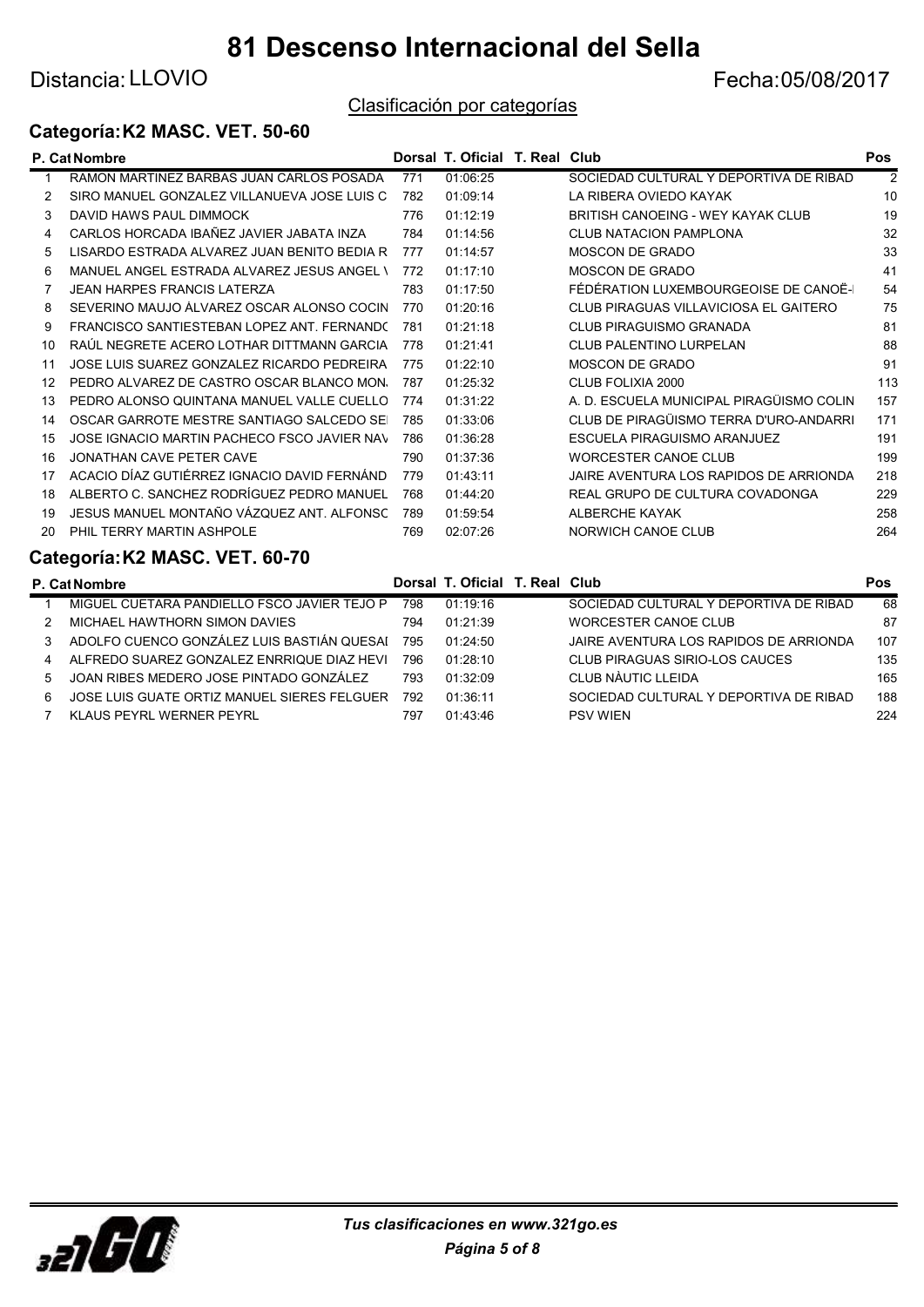## Distancia: LLOVIO **CONTRACTE EXECUTE: CONTRACTE EXECUTATIVE EXECUTATIVE EXECUTATIVE EXECUTATIVE EXECUTATIVE EXECUTATIVE EXECUTATIVE EXECUTATIVE EXECUTATIVE EXECUTATIVE EXECUTATIVE EXECUTATIVE EXECUTATIVE EXECUTATIVE EXECUT**

### Clasificación por categorías

## Categoría:K1 MASC. VET. 50-60

|                 | P. Cat Nombre                      |     | Dorsal T. Oficial T. Real Club |                                           | Pos             |
|-----------------|------------------------------------|-----|--------------------------------|-------------------------------------------|-----------------|
| $\mathbf{1}$    | <b>DEAGLAN FO DRISCEOIL</b>        | 809 | 01:10:40                       | <b>IRLANDA</b>                            | $\overline{15}$ |
| 2               | <b>MALCOLM BANKS</b>               | 803 | 01:11:00                       | <b>IRLANDA</b>                            | 16              |
| 3               | JOSE MIGUEL HERRADOR LEAL          | 836 | 01:15:16                       | C. D. ACTIVIDADES DEPORTIVAS ZAMORA - IBE | 34              |
| 4               | <b>FRANCISCO CALATAYUD PRIETO</b>  | 829 | 01:16:38                       | A.D.PIRAGUISMO SANTANDER BODEGAS MAZO     | 39              |
| 5               | RAMON LUIS GUTIERRZ FERNANDEZ      | 818 | 01:16:50                       | <b>LOS CUERVOS LINPAC</b>                 | 40              |
| 6               | <b>JORGE DIEGUEZ TOUCEDA</b>       | 826 | 01:17:43                       | <b>CLUB NAUTICO PONTECESURES</b>          | 51              |
| $\overline{7}$  | JOSÉ RAMÓN NOVEL QUIRÓS            | 832 | 01:17:45                       | <b>CLUB KAYAK SIERO</b>                   | 52              |
| 8               | <b>LIAM MCCARTHY</b>               | 841 | 01:18:21                       | <b>IRLANDA</b>                            | 58              |
| 9               | RAFA HERRERA DORADO                | 823 | 01:18:37                       | SICORIS CLUB LLEIDA                       | 60              |
| 10              | MAXI LLAMEDO BLANCO                | 844 | 01:19:09                       | <b>CODIS</b>                              | 64              |
| 11              | <b>JOSE LUIS HERNANZ PANDIELLA</b> | 810 | 01:19:11                       | <b>CLUB PIRAGUAS SIRIO-LOS CAUCES</b>     | 66              |
| 12 <sup>°</sup> | CANDIDO CAMBIELLA ACEVEDO          | 834 | 01:20:37                       | PIRAGUISMO MALIAYO                        | 77              |
| 13              | <b>JAVIER BLANCO ISOBA</b>         | 812 | 01:21:38                       | <b>CLUB LOS CAIMANES SEVARES</b>          | 86              |
| 14              | <b>OMAR LINARES</b>                | 811 | 01:22:11                       | <b>CLUB QUIMEY LEUVU</b>                  | 92              |
| 15              | <b>GERMAN SIERRA PINDADO</b>       | 815 | 01:22:16                       | <b>CLUB DEPORTIVO CISNE</b>               | 94              |
| 16              | JUAN CARLOS BAÑOS PEREZ            | 828 | 01:22:23                       | <b>CLUB PIRAGUAS SIRIO-LOS CAUCES</b>     | 97              |
|                 | 17 ADRIAN HENSON                   | 802 | 01:24:55                       | <b>BRITISH CANOEING - WEY KAYAK CLUB</b>  | 108             |
| 18              | DIEGO RIBERA GARCÍA                | 807 | 01:25:15                       | CLUB PIRAGÜISME CULLERA                   | 110             |
| 19              | JUAN MANUEL TORAÑO COLLADO         | 821 | 01:26:16                       | SOCIEDAD CULTURAL Y DEPORTIVA DE RIBAD    | 119             |
| 20              | ANTONIO AGUILERA JIMÉNEZ           | 822 | 01:27:44                       | C.D.B. CANAL GETAFE MADRID                | 131             |
| 21              | ALFREDO GARCIA LOPEZ               | 838 | 01:28:02                       | <b>LOS CUERVOS LINPAC</b>                 | 132             |
| 22              | LAUREA HUGUET CAUFAPE              | 830 | 01:28:06                       | <b>CLUB KAYAK MITJANA</b>                 | 134             |
| 23              | JOSÉ MARÍA QUINTANA MURILLO        | 824 | 01:28:28                       | KAYAK CLUB CASTRO URDIALES                | 139             |
| 24              | FRANCISCO JAVIER DOMINGUEA CASTAÑO | 835 | 01:30:03                       | CLUB PALENTINO LURPELAN                   | 147             |
| 25              | <b>JESUS COBOS TELLEZ</b>          | 806 | 01:31:11                       | ESCUELA PIRAGUISMO ARANJUEZ               | 155             |
| 26              | LUIS ANGEL MARTIN VALLE            | 839 | 01:31:29                       | LA RIBERA OVIEDO KAYAK                    | 159             |
| 27              | CAYETANO SÁNCHEZ REYES             | 814 | 01:33:19                       | CLUB PIRAGÜISME SILLA                     | 172             |
| 28              | <b>JESUS MARIA GONZALEZ DIEZ</b>   | 808 | 01:33:49                       | <b>CLUB PIRAGÜISMO ANTARES</b>            | 176             |
| 29              | <b>RICARDO ESTEVE ESTEVE</b>       | 842 | 01:33:49                       | A.D.SCOOTER CLUB DE ALGEMESI              | 177             |
| 30              | ALVARO BENAVENT VIDAL              | 805 | 01:36:19                       | CLUB DEPORTIVO BASICO PIRAGUA MADRID      | 189             |
| 31              | LUIS GABRIEL ALVAREZ GARCIA        | 820 | 01:39:01                       | MOSCON DE GRADO                           | 202             |
| 32              | JESÚS ÁNGEL GARCÍA MAZA            | 833 | 01:40:56                       | CLUB PIRAGUAS VILLAVICIOSA EL GAITERO     | 211             |
| 33              | <b>FERNANDO PUEBLA GIL</b>         | 819 | 01:43:37                       | CLUB PIRAGÜISMO PAMPLONA                  | 223             |
| 34              | <b>CESAR PRAVIA SANTAMARIA</b>     | 831 | 01:49:35                       | <b>CDE MONKAYAK HIBERUS</b>               | 239             |
| 35              | JOSÉ GUTIÉRREZ LÓPEZ               | 827 | 01:50:57                       | <b>CANTABRIA MULTISPORT</b>               | 242             |
| 36              | FRANCISCO GUTIERREZ PEREZ          | 843 | 01:51:01                       | SOCIEDAD CULTURAL Y DEPORTIVA DE RIBAD    | 243             |
| 37              | FÉLIX GARRIDO MORAN                | 817 | 01:52:48                       | CLUB VALLEHERMOSO-RETIRO                  | 245             |
| 38              | CARLOS CARRASCOSA CASTELL          | 837 | 01:57:04                       | A.D.SCOOTER CLUB DE ALGEMESI              | 256             |
| 39              | <b>JAIME GARCÍA RODRIGUEZ</b>      | 816 | 02:06:32                       | <b>CLUB VALLEHERMOSO-RETIRO</b>           | 262             |
| 40              | DAVID RUIZ ABARDIA                 | 825 | 02:07:58                       | <b>CDE MONKAYAK HIBERUS</b>               | 266             |

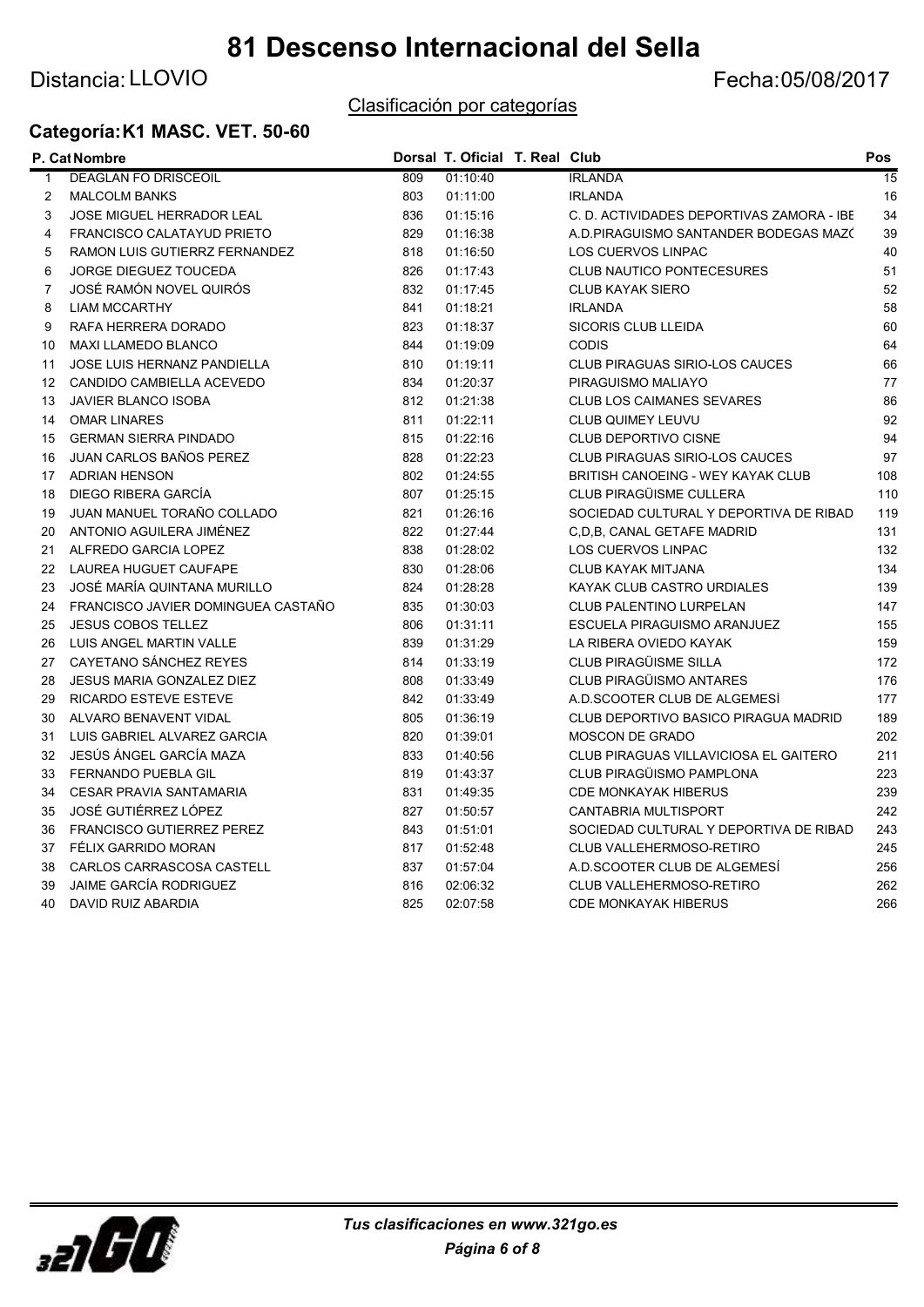## Distancia: LLOVIO **Example 2018** 2017

### Clasificación por categorías

### Categoría:K1 MASC. VET. 60-70

|                | P. Cat Nombre                                  |     | Dorsal T. Oficial T. Real Club |                                           | <b>Pos</b>      |
|----------------|------------------------------------------------|-----|--------------------------------|-------------------------------------------|-----------------|
| 1              | ANGEL DANIEL SOMOANO FERNANDEZ                 | 847 | 01:22:20                       | <b>CLUB PIRAGUAS SIRIO-LOS CAUCES</b>     | $\overline{95}$ |
| 2              | SIGIFREDO SOMOANO SANCHEZ                      | 849 | 01:25:55                       | SOCIEDAD CULTURAL Y DEPORTIVA DE RIBAD    | 117             |
| 3              | CARLOS GONZALEZ SOMOVILLA                      | 845 | 01:31:37                       | <b>CLUB LOS CAIMANES SEVARES</b>          | 161             |
| 4              | PAUL MURPHY HILLVIEW KILKENNY                  | 863 | 01:32:24                       | <b>KACC KILKENNY</b>                      | 166             |
| 5              | FRANCISCO JAVIER PELAZ PUEBLA                  | 848 | 01:32:38                       | CLUB ELEMENTAL NAUTICO RIA DE SOLIA       | 168             |
| 6              | <b>JOSE GOMEZ LLANEZA</b>                      | 850 | 01:32:52                       | CLUB FOLIXIA 2000                         | 169             |
| 7              | <b>BENITO ATECA SAINZ</b>                      | 851 | 01:33:45                       | A. D. ESCUELA MUNICIPAL PIRAGÜISMO COLIN  | 175             |
| 8              | CARLOS DÍAZ BELTRAN                            | 858 | 01:34:00                       | CLUB DE MAR DE MALLORCA                   | 178             |
| 9              | MANUEL LOPEZ-BREA RUIZ                         | 857 | 01:34:36                       | CLUB DE MAR DE MALLORCA                   | 182             |
| 10             | JOSÉ AUGUSTO SANTOS                            | 864 | 01:36:54                       | CLUBE NÁUTICO MARECOS                     | 193             |
| 11             | MANUEL GONZALEZ ARANDA                         | 860 | 01:37:59                       | ESCUELA PIRAGUISMO ARANJUEZ               | 200             |
| 12             | FRANCISCO LUIS PENDAS FERNANDEZ                | 856 | 01:40:28                       | LOS CUERVOS LINPAC                        | 206             |
| 13             | CLEMENTE RODRÍGUEZ SUÁREZ                      | 852 | 01:42:52                       | <b>CLUB KAYAK SIERO</b>                   | 216             |
| 14             | JAVIER PEREZ RODRIGUEZ                         | 859 | 01:47:38                       | GETXO KAYAKA-CLUB PIRAGÜISMO GETXO        | 233             |
| 15             | ANTONIO AVELINO MUÑIZ MORAN                    | 862 | 01:53:30                       | <b>MOSCON DE GRADO</b>                    | 249             |
| 16             | VICENTE GINER MÁS                              | 865 | 01:54:53                       | PENYA PIRAGÜISTA ANTELLA                  | 251             |
| 17             | ANTONIO CRUZADO DÍAZ                           | 861 | 01:58:00                       | CLUB DEPORTIVO ABEDUL                     | 257             |
| 18             | <b>ISIDORO RUBIO COSÍO</b>                     | 853 | 02:04:49                       | PIRAGÜISMO LOS AGUILAS                    | 260             |
|                | Categoría: K1 MASC. VET. - 70                  |     |                                |                                           |                 |
|                | P. Cat Nombre                                  |     | Dorsal T. Oficial T. Real Club |                                           | Pos             |
| 1              | MIGUEL ANGEL COBO MARTINEZ                     | 868 | 01:31:45                       | C.D.E. PIRAGÜISMO LIMPIAS                 | 162             |
| 2              | <b>MANUEL FONSECA</b>                          | 866 | 01:40:08                       | ALBERCHE KAYAK                            | 203             |
| 3              | ROSENDO MESALLES MASCARILLA                    | 870 | 01:42:30                       | <b>CLUB NÀUTIC LLEIDA</b>                 | 215             |
| 4              | JAVIER LÓPEZ ZABALLA                           | 867 | 01:43:12                       | KAYAK CLUB CASTRO URDIALES                | 220             |
| 5              | CARLOS HERNANDEZ ASTOLA                        | 869 | 01:49:10                       | CLUB PIRAGÜISMO TRIANA                    | 238             |
|                | Categoría: C1 MASC. VET. 50-60                 |     |                                |                                           |                 |
|                | P. Cat Nombre                                  |     | Dorsal T. Oficial T. Real Club |                                           | Pos             |
| $\mathbf{1}$   | <b>EDUARDO FRAILE MORENO</b>                   | 873 | 01:45:08                       | <b>CLUB PIRAGÜISMO TRIANA</b>             | 230             |
| $\overline{2}$ | FRANCISO JOSE LOPEZ DORADO                     | 875 | 01:49:04                       | <b>NAUTICO SEVILLA</b>                    | 236             |
|                | Categoría: K1 FEM. VET. 50-60                  |     |                                |                                           |                 |
|                | P. Cat Nombre                                  |     | Dorsal T. Oficial T. Real Club |                                           | Pos             |
| 1              | MONTSE HERRERA DORADO                          | 881 | 01:37:28                       | <b>CLUB KAYAK MITJANA</b>                 | 196             |
| 2              | <b>JANE MILLAR</b>                             | 883 | 01:44:09                       | BRITISH CANOEING / NOTTINGHAM KAYAK CLL   | 226             |
| 3              | CARMEN MORGADO BARROSO                         | 672 | 01:52:50                       | NAUTICO SEVILLA                           | 246             |
|                | ENCARNACIÓN AGUILERA JIMÉNEZ                   | 880 | 02:06:42                       | C, D, B, CANAL GETAFE MADRID              | 263             |
|                | Categoría: C2 MASC. CADETE                     |     |                                |                                           |                 |
|                | P. Cat Nombre                                  |     | Dorsal T. Oficial T. Real Club |                                           | Pos             |
| 1              | LAURA BLAZQUEZ PELAEZ PABLO MARTÍNEZ HUERF 891 |     | 01:56:02                       | FERTIBERIA - ASOCIACIÓN ATLÉTICA AVILESIN | 254             |
|                | Categoría: C2 MASC. CADETE                     |     |                                |                                           |                 |
|                | P. Cat Nombre                                  |     | Dorsal T. Oficial T. Real Club |                                           | Pos             |
| 1              | CAYETANO GARCIA DE LA BORBOLLA Y. PEDRO OR'    | 888 | 01:28:22                       | NAUTICO SEVILLA                           | 137             |